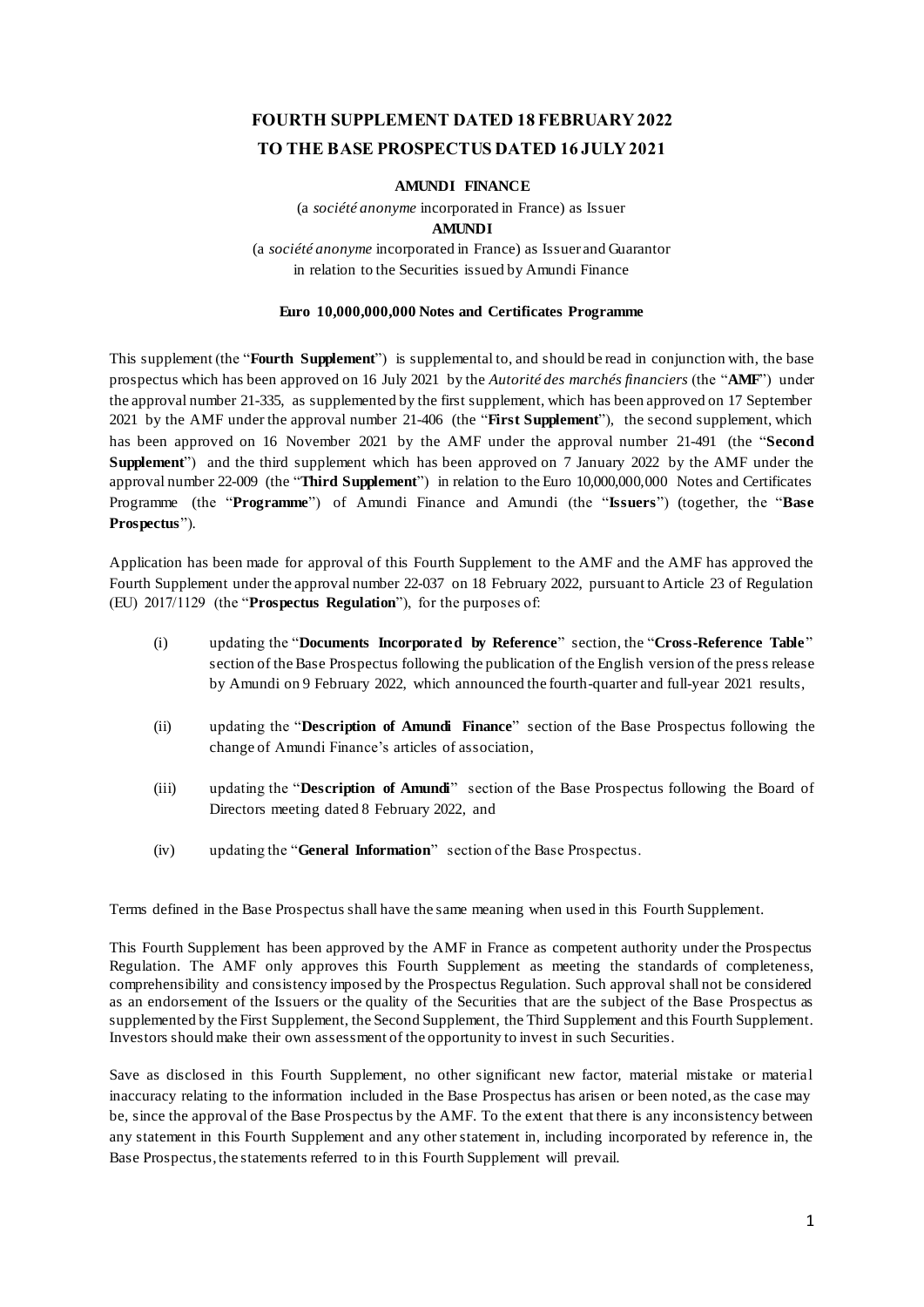Pursuant to Article 23(2) of the Prospectus Regulation, in the context of a public offer of Securities, investors who have already accepted to purchase or subscribe for any Securities to be issued under the Programme before this Fourth Supplement is published shall have the right, exercisable until 24 February 2022 included, to withdraw their acceptances, provided that the significant new factor, material mistake or material inaccuracy arose or was noted before the closing of the offer period or the delivery of the Securities, whichever occurs first. Investors may contact the authorised offeror(s) should they wish to exercise the right of withdrawal.

The Base Prospectus, the First Supplement, the Second Supplement, the Third Supplement and this Fourth Supplement and any documents incorporated by reference herein and therein will be published on the website of the Issuers (www.amundi-finance.com and www.amundi.com) and on the website of the AMF (www.amffrance.org).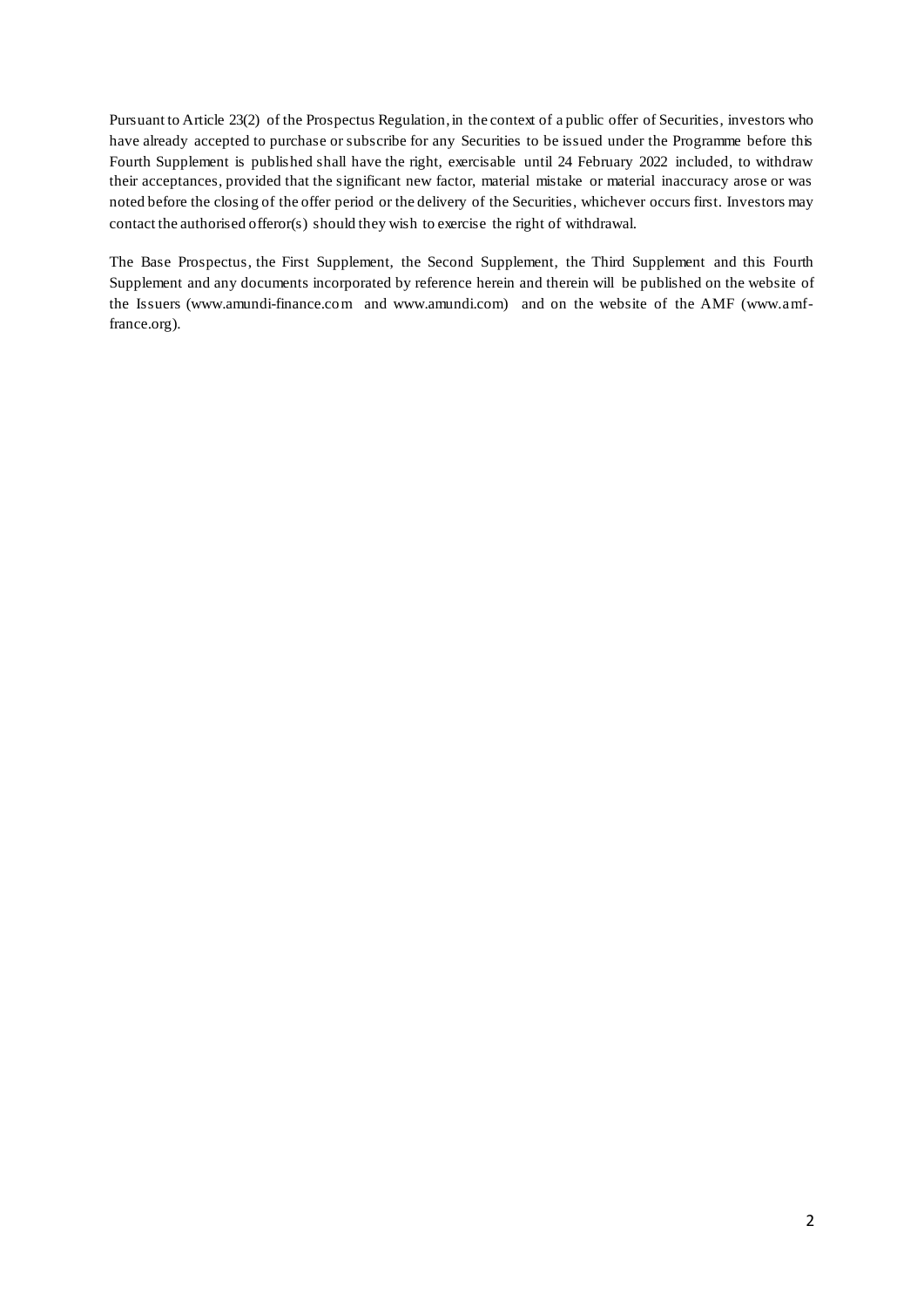# **Table of Contents**

| PERSON RESPONSIBLE FOR THE INFORMATION GIVEN IN THE FOURTH SUPPLEMENT. 17 |  |
|---------------------------------------------------------------------------|--|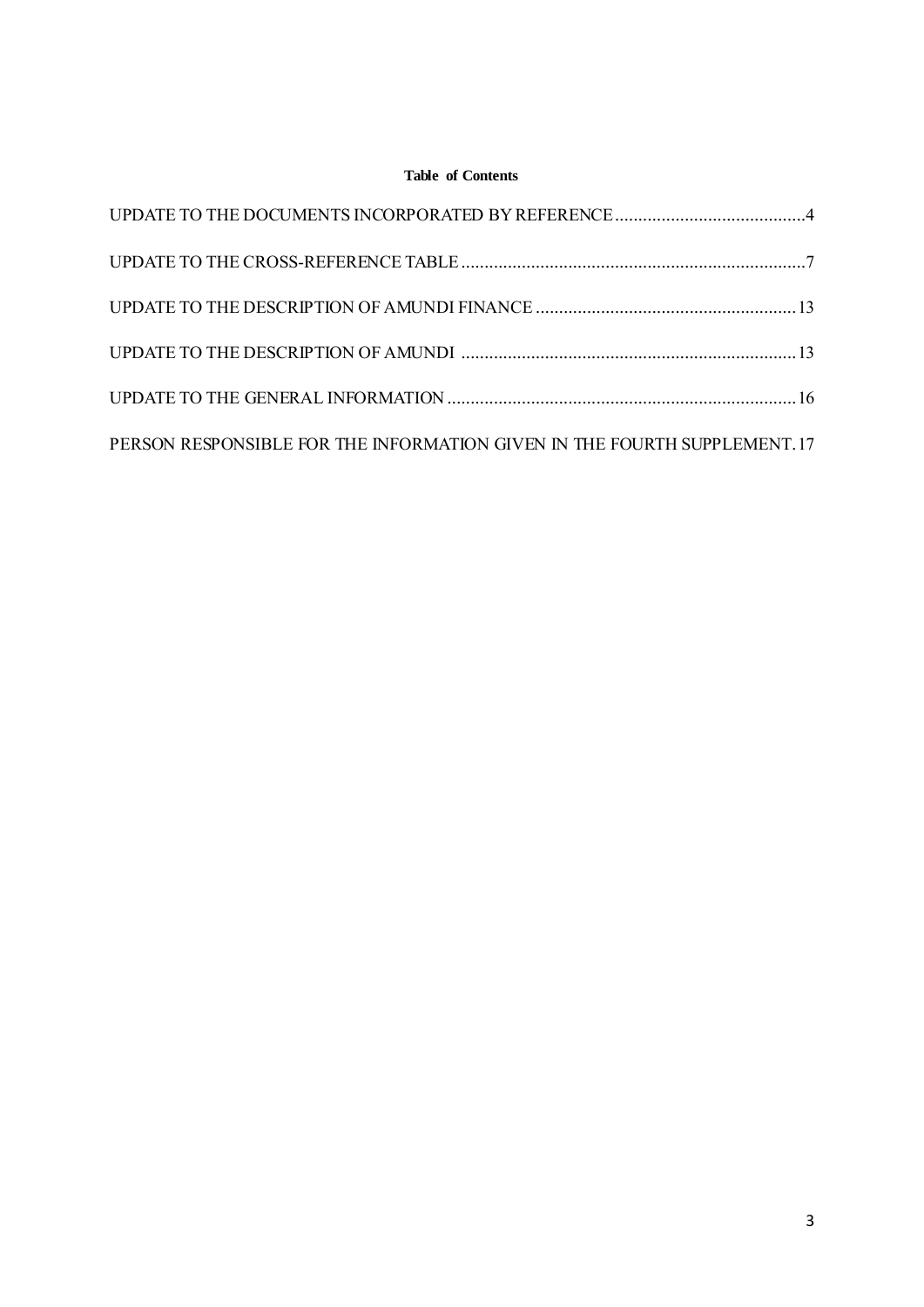# **UPDATE TO THE DOCUMENTS INCORPORATED BY REFERENCE**

<span id="page-3-0"></span>The chapter "*Documents incorporated by reference*" on pages 53 to 55 of the Base Prospectus is amended as follows:

### **DOCUMENTS INCORPORATED BY REFERENCE**

This Base Prospectus should be read and construed in conjunction with the sections listed below included in the following documents which have been previously published or are published simultaneously with this Base Prospectus and that have been filed with the AMF and shall be incorporated in, and form part of, this Base Prospectus:

- a. The terms and conditions of the Securities contained in the base prospectus of Amundi Issuance dated 18 May 2015 (as approved by the *Autorité des marchés financiers*) (the **2015 Conditions**) (hyperlink: [https://bit.ly/Issuance-Base-2015\)](https://bit.ly/Issuance-Base-2015);
- b. The terms and conditions of the Securities contained in the base prospectus of Amundi Issuance, Amundi Finance and Amundi dated 19 July 2016 (as approved by the *Autorité des marchés financiers*) (the **2016 Conditions**) (hyperlink: [https://bit.ly/2016-Base-Pospectus-Amundi\)](https://bit.ly/2016-Base-Pospectus-Amundi);
- c. The terms and conditions of the Securities contained in the base prospectus of Amundi Issuance, Amundi Finance and Amundi dated 13 July 2017 (as approved by the *Autorité des marchés financiers*) (the **2017 Conditions**) (hyperlink: [https://bit.ly/2017-Base-Prospectus-Amundi\)](https://bit.ly/2017-Base-Prospectus-Amundi);
- d. The terms and conditions of the Securities contained in the base prospectus of Amundi Issuance, Amundi Finance and Amundi dated 11 July 2018 (as approved by the *Autorité des marchés financiers*) (the **2018 Conditions**) (hyperlink [https://bit.ly/2018-Base-Prospectus-Amundi\)](https://bit.ly/2018-Base-Prospectus-Amundi);
- e. The terms and conditions of the Securities contained in the base prospectus of Amundi Issuance, Amundi Finance and Amundi dated 10 July 2019 (as approved by the *Autorité des marchés financiers*) (the **2019 Conditions**) (hyperlink: [https://bit.ly/2019-Base-Prospectus-Amundi\)](https://bit.ly/2019-Base-Prospectus-Amundi);
- f. The terms and conditions of the Securities contained in the base prospectus of Amundi Issuance, Amundi Finance and Amundi dated 2 September 2020 (as approved by the *Autorité des marchés financiers*) (the **2020 Conditions**) (hyperlink: [https://bit.ly/2020-Base-Prospectus-Amundi\)](https://bit.ly/2020-Base-Prospectus-Amundi);
- g. The English version of the audited financial statements of Amundi Finance as at, and for the year ended 31 December 2019 including the statutory auditors' report (the **Amundi Finance 2019 FS**) (hyperlink: [https://www.amundi](https://www.amundi-finance.com/document/edito/NTk1YWNmNjM1ZGE1NjhkMmVmMjI3YTM0NTA2YWQ0N2E)[finance.com/document/edito/NTk1YWNmNjM1ZGE1NjhkMmVmMjI3YTM0NTA2YW Q0N2E](https://www.amundi-finance.com/document/edito/NTk1YWNmNjM1ZGE1NjhkMmVmMjI3YTM0NTA2YWQ0N2E) **<https://www.amundi-finance.com/document/edito/549eba0a-c8d2-4a50-a490-258ee952ccd9>** );
- h. The English version of the audited financial statements of Amundi Finance as at, and for the year ended 31 December 2020 including the statutory auditors' report (the **Amundi Finance 2020 FS**) (hyperlink: [https://www.amundi](https://www.amundi-finance.com/amundi_finance_en/document/edito/ZmU3NWU1NDljMjFlNDQ5ZGI3YTRkY2IyOTQ5OTM2NDY)[finance.com/amundi\\_finance\\_en/document/edito/ZmU3NWU1NDljMjFlNDQ5ZGI3YTRkY2IyOTQ5O](https://www.amundi-finance.com/amundi_finance_en/document/edito/ZmU3NWU1NDljMjFlNDQ5ZGI3YTRkY2IyOTQ5OTM2NDY) [TM2NDY](https://www.amundi-finance.com/amundi_finance_en/document/edito/ZmU3NWU1NDljMjFlNDQ5ZGI3YTRkY2IyOTQ5OTM2NDY) **[https://www.amundi-finance.com/amundi\\_finance\\_en/document/edito/e4b09bc7-c af7-](https://www.amundi-finance.com/amundi_finance_en/document/edito/e4b09bc7-caf7-4358-9983-8e1b79c956d5) [4358-9983-8e1b79c956d5](https://www.amundi-finance.com/amundi_finance_en/document/edito/e4b09bc7-caf7-4358-9983-8e1b79c956d5)** );
- i. The English version of the semestrial financial report of Amundi Finance as at 30 June 2021 including the statutory auditors' report (the **Amundi Finance 2021 SFR**) (hyperlink: [https://www.amundi-](https://www.amundi-finance.com/amundi_finance_en/document/edito/Y2M0ZGUzOTQ4YmE2MmQ5NmRjOWY3NWQ0NWY4MTlkZmU)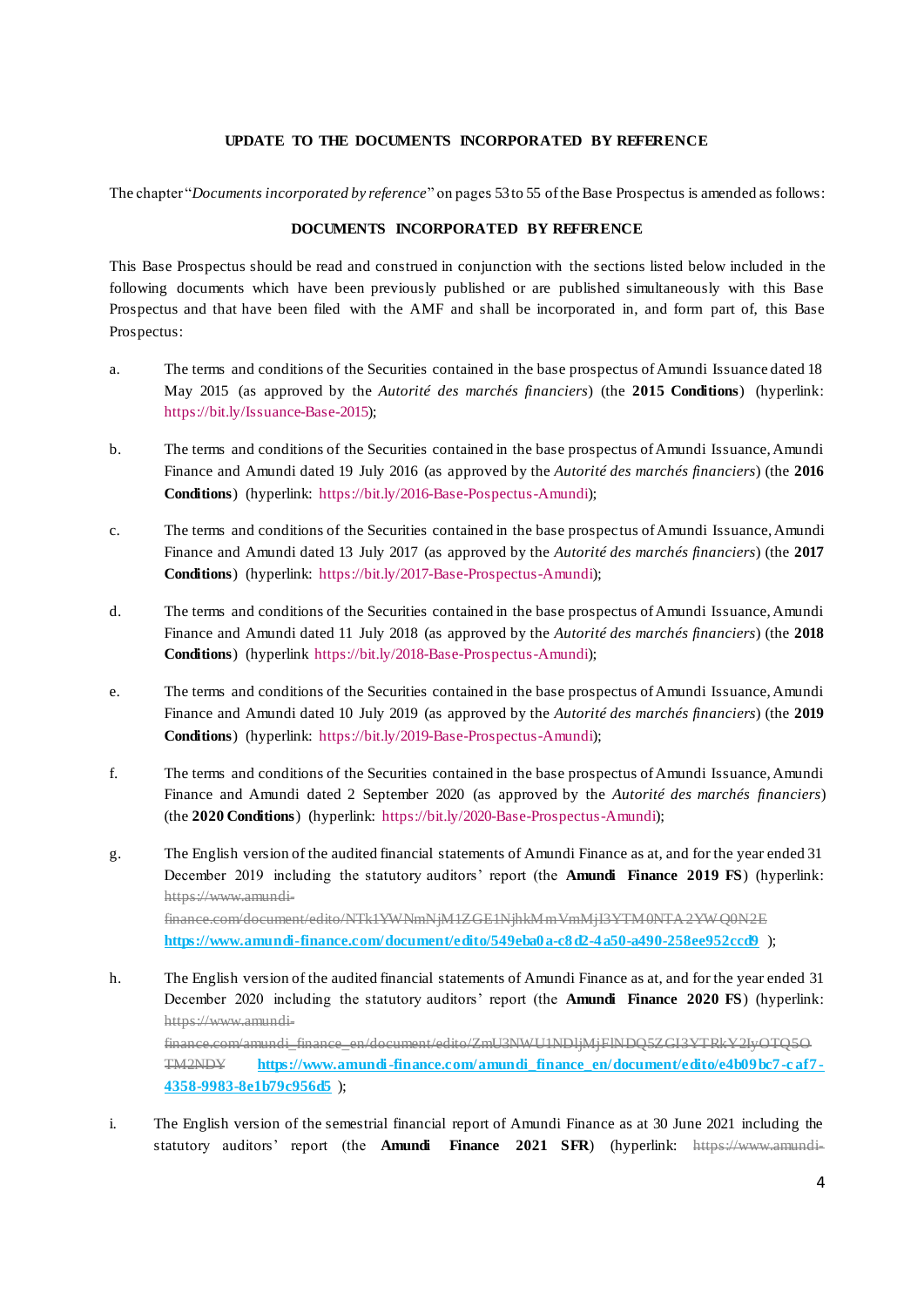[finance.com/amundi\\_finance\\_en/document/edito/Y2M0ZGUzOTQ4YmE2MmQ5NmRjOW Y3NWQ0NW](https://www.amundi-finance.com/amundi_finance_en/document/edito/Y2M0ZGUzOTQ4YmE2MmQ5NmRjOWY3NWQ0NWY4MTlkZmU) [Y4MTlkZmU](https://www.amundi-finance.com/amundi_finance_en/document/edito/Y2M0ZGUzOTQ4YmE2MmQ5NmRjOWY3NWQ0NWY4MTlkZmU) **https://www.amundi-finance.com/amundi\_finance\_en/document/edito/2d55464c-4ff3- 4391-b567-a7f6fa6b8caa** );

- j. The English version of Amundi's *Document universel de référence* 2019 registered under the AMF number D.20-287 including the audited consolidated financial statements of Amundi as at, and for the year ended 31 December 2019 and the statutory's joint auditors report (the **Amundi 2019 URD**) (hyperlink [https://bit.ly/2019-URD-Amundi\);](https://bit.ly/2019-URD-Amundi)
- k. The English version of Amundi's *Document universel de référence* 2020 filed on 12 April 2021 with the AMF including the audited consolidated financial statements of Amundi as at, and for the year ended 31 December 2020 and the statutory's joint auditors report (the **Amundi 2020 URD**) (hyperlink: [https://bit.ly/2020-URD-Amundi\);](https://bit.ly/2020-URD-Amundi)
- l. The English version of the semestrial financial report of Amundi as at 30 June 2021 including the statutory auditors' report (the **Amundi 2021 SFR**) (hyperlink:<https://bit.ly/2021-H1-FinancialReport-Amundi> ),
- m. The English version of the press release published on 4 November 2021 by Amundi, which announced the third quarter and first nine months of 2021 results of Amundi (the **Amundi Q3 & 9M 2021 results**) (hyperlink: [https://bit.ly/Amundi-Results-Q3-2021\),](https://bit.ly/Amundi-Results-Q3-2021)
- n. The English version of the press release published on 31 December 2021 entitled "*Finalisation of Lyxor acquisition"* (the **Amundi Press Release dated 31 December 2021)** (hyperlink: [https://bit.ly/PR-](https://bit.ly/PR-Finalisation-Lyxor)[Finalisation-Lyxor\)](https://bit.ly/PR-Finalisation-Lyxor)
- o. The English version of the press release published on 4 January 2022 entitled "*Amundi presents new ambitions following Lyxor acquisition*" (the **Amundi Press Release dated 4 January 2022)** (hyperlink: [https://bit.ly/PR-New-Ambitions\)](https://bit.ly/PR-New-Ambitions)
- **p. The English version of the press release published on 9 February 2022, which announced the fourth quarter and full year 2021 results of Amundi (the Amundi Q4 & Year 2021 Results) (hyperlink : https://about.amundi.com/ezjscore/call/ezjscamundibuzz::sfForwardFront::paramsList=service=Pr oxyGedApi&routeId=\_dl\_d751cfc1-44b0-441a-91d7-66996829de80)**
- q. The form of final terms of the Securities contained in the base prospectus of Amundi Issuance, Amundi Finance and Amundi dated 2 September 2020 (as approved by the *Autorité des marchés financiers*) (the **2020 Conditions**) (hyperlink: [https://bit.ly/2020-Base-Prospectus-Amundi\)](https://bit.ly/2020-Base-Prospectus-Amundi) and the final terms dated 14 June 2021 (hyperlink: [https://bit.ly/2021-Final-Terms-Amundi\).](https://bit.ly/2021-Final-Terms-Amundi)

save that any statement contained herein or in a document which is deemed to be incorporated by reference herein shall be deemed to be modified or superseded for the purpose of this Base Prospectus to the extent that such statement is inconsistent with a statement contained in this Base Prospectus or any supplement to this Base Prospectus.

Where only certain parts of a document are incorporated by reference, the non -incorporated parts are either not relevant for the investor for the purposes of Annex 6 of the Commission Delegated Regulation 2019/980 or covered elsewhere in this Base Prospectus.

For the avoidance of doubt, "Not Applicable" in the cross-reference table below means that the information is not relevant for the purposes of Annex 6 of the Commission Delegated Regulation 2019/980, as amended. Items of such Annex 6 of the Commission Delegated Regulation which are not listed in the cross-reference table below are either deemed not relevant for an investor or are otherwise covered elsewhere in this Base Prospectus.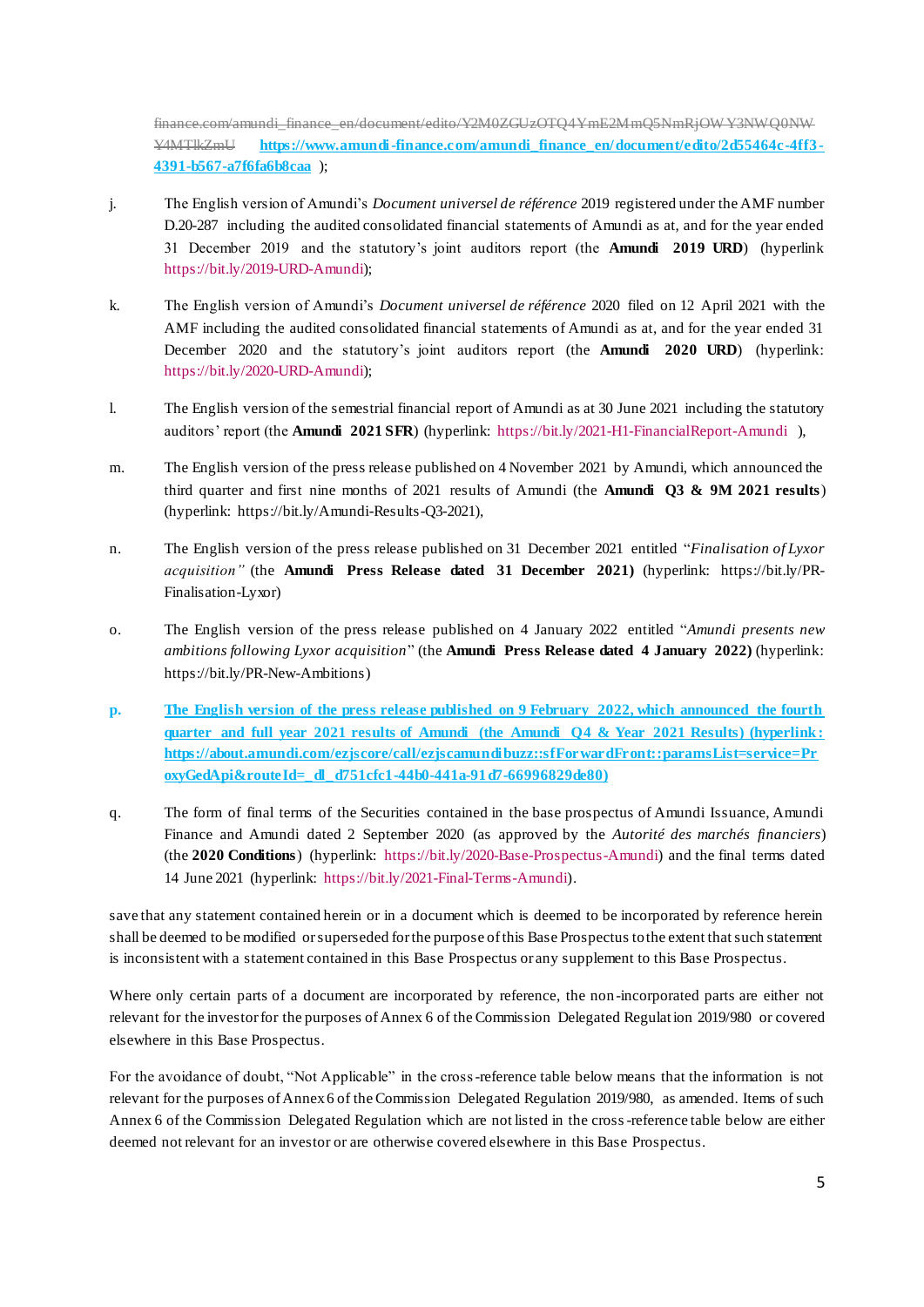The information incorporated by reference above is available as follows:

| <b>Previous Conditions</b> |                                              |  |  |
|----------------------------|----------------------------------------------|--|--|
| 2015 Conditions            | Pages 72 to 206 of the 2015 Base Prospectus  |  |  |
| 2016 Conditions            | Pages 87 to 225 of the 2016 Base Prospectus  |  |  |
| 2017 Conditions            | Pages 87 to 253 of the 2017 Base Prospectus  |  |  |
| 2018 Conditions            | Pages 92 to 282 of the 2018 Base Prospectus  |  |  |
| 2019 Conditions            | Pages 120 to 299 of the 2019 Base Prospectus |  |  |
| 2020 Conditions            | Pages 72 to 268 of the 2020 Base Prospectus  |  |  |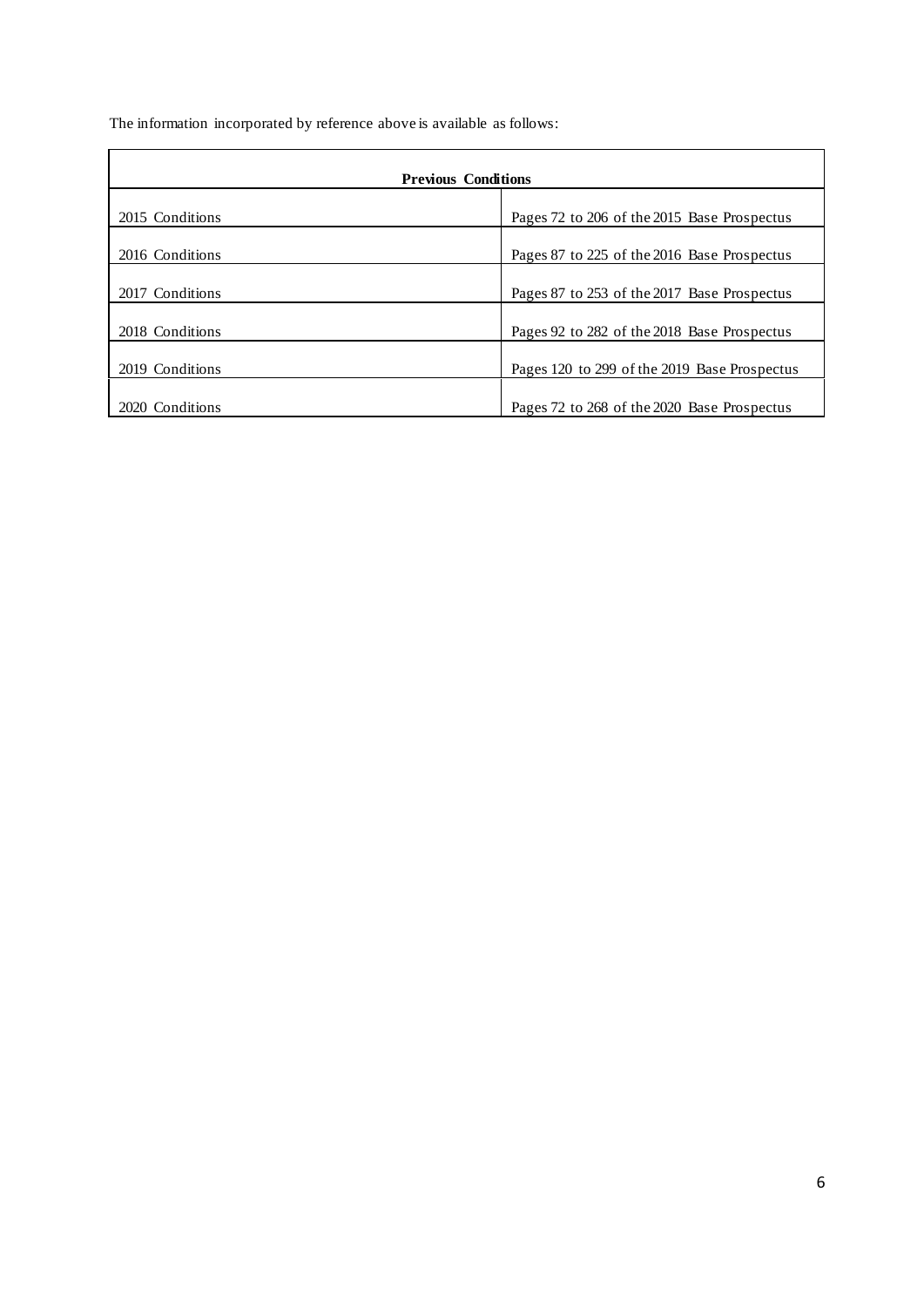# **UPDATE TO THE CROSS-REFERENCE TABLE**

<span id="page-6-0"></span>The following consolidated table relating to Amundi, which replaces and supersedes the table contained in the Base Prospectus on pages 57 to 62, cross-references the information incorporated by reference in the Base Prospectus, as supplemented, with the main heading required under Annex 6 of the Commission Delegated Regulation (EU) 2019/980 supplementing the Prospectus Regulation.

| AMUNDI                                                                      |                                                                                                                                                                                                                                                                                                                                                                                                                                                                                  |                                                                                                                 |  |
|-----------------------------------------------------------------------------|----------------------------------------------------------------------------------------------------------------------------------------------------------------------------------------------------------------------------------------------------------------------------------------------------------------------------------------------------------------------------------------------------------------------------------------------------------------------------------|-----------------------------------------------------------------------------------------------------------------|--|
| Extract of the Annex 6 of the European Regulation (EU) 2019/980, as amended |                                                                                                                                                                                                                                                                                                                                                                                                                                                                                  |                                                                                                                 |  |
| 4.                                                                          | Information about the Issuer/Guarantor                                                                                                                                                                                                                                                                                                                                                                                                                                           |                                                                                                                 |  |
| 4.1                                                                         | History and development of the Issuer/Guarantor:                                                                                                                                                                                                                                                                                                                                                                                                                                 |                                                                                                                 |  |
| 4.1.1                                                                       | the legal and commercial name of the Issuer/Guarantor;                                                                                                                                                                                                                                                                                                                                                                                                                           | Pages 200; 322 of<br>Amundi 2020 URD                                                                            |  |
| 4.1.2                                                                       | the place of registration of the Issuer/Guarantor, its registration number and<br>legal entity identifier ('LEI');                                                                                                                                                                                                                                                                                                                                                               | Pages 200; 322 of<br>Amundi 2020 URD                                                                            |  |
| 4.1.3                                                                       | the date of incorporation and the length of life of the issuer, except where the<br>period is indefinite;                                                                                                                                                                                                                                                                                                                                                                        | Page<br>322<br>of<br>Amundi 2020 URD                                                                            |  |
| 4.1.4                                                                       | The domicile and legal form of the issuer, the legislation under which the issuer<br>operates, its country of incorporation, the address, telephone number of its<br>registered office (or principal place of business if different from its registered<br>office) and website of the issuer, if any, with a disclaimer that the information<br>on the website does not form part of the prospectus unless that information is<br>incorporated by reference into the prospectus; | 200;<br>322:<br>Pages<br>323<br>of<br>Amundi<br>2020 URD                                                        |  |
| 4.1.5                                                                       | Details of any recent events particular to the issuer and which are to a material<br>extent relevant to an evaluation of the issuer's solvency.                                                                                                                                                                                                                                                                                                                                  | The Amundi Press<br>Release dated 31<br>December 2021<br>The Amundi Press<br>Release<br>dated 4<br>January 2022 |  |
| 4.1.7                                                                       | Information on the material changes in the issuer's borrowing and funding<br>structure since the last financial year;                                                                                                                                                                                                                                                                                                                                                            | Pages 167-170 of<br>Amundi 2020 URD                                                                             |  |
| 4.1.8                                                                       | Description of the expected financing of the issuer's activities                                                                                                                                                                                                                                                                                                                                                                                                                 | Pages<br>27-28<br>of<br>Amundi 2020 URD                                                                         |  |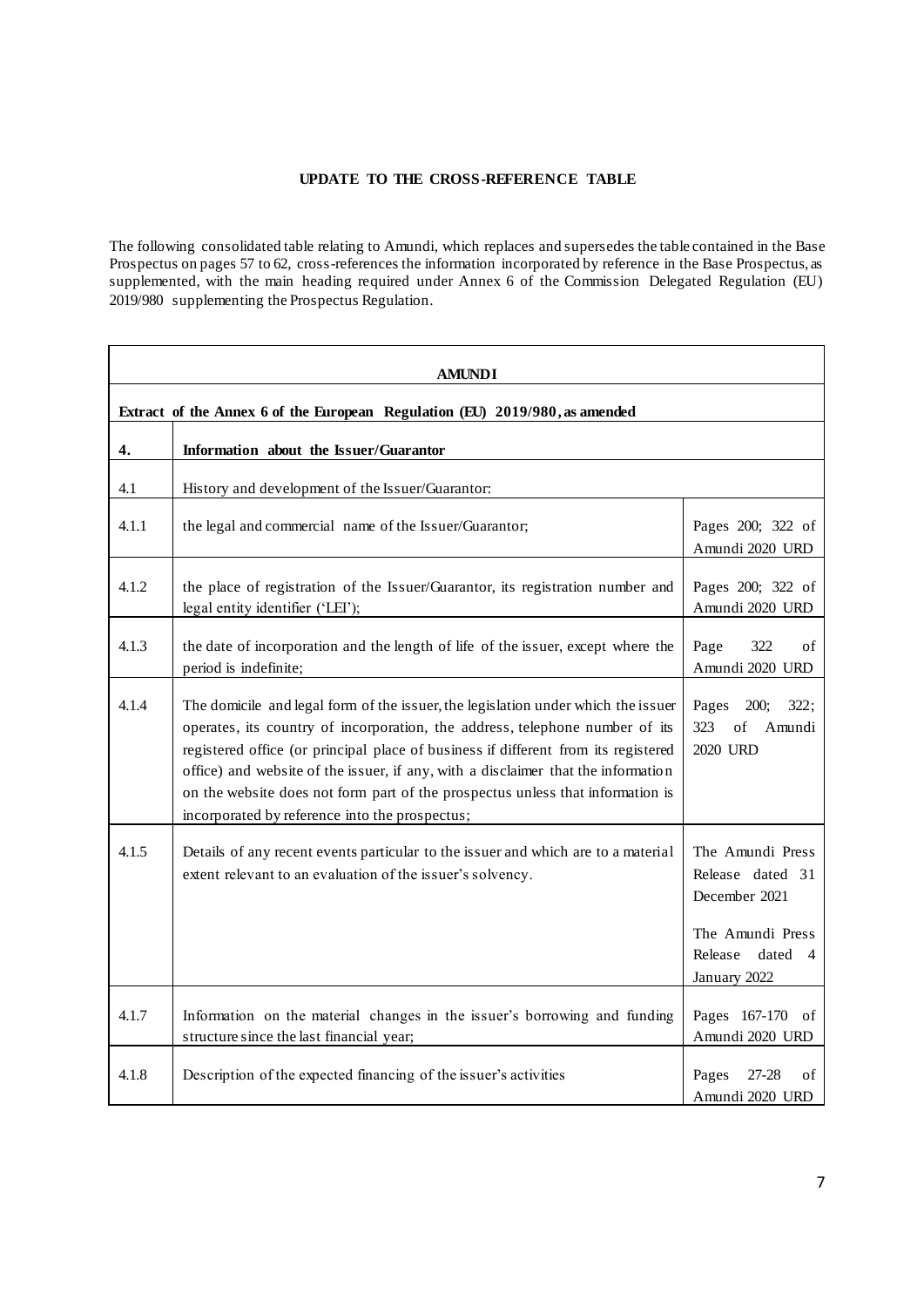| 5.    | <b>Business Overview</b>                                                                                                                                                                                                                                                                                                                                                                                                                                                                                                                                                                                                                                                                                                                                                                                                               |                                                     |  |  |
|-------|----------------------------------------------------------------------------------------------------------------------------------------------------------------------------------------------------------------------------------------------------------------------------------------------------------------------------------------------------------------------------------------------------------------------------------------------------------------------------------------------------------------------------------------------------------------------------------------------------------------------------------------------------------------------------------------------------------------------------------------------------------------------------------------------------------------------------------------|-----------------------------------------------------|--|--|
| 5.1   | Principal activities                                                                                                                                                                                                                                                                                                                                                                                                                                                                                                                                                                                                                                                                                                                                                                                                                   |                                                     |  |  |
| 5.1.1 | A description of the issuer's principal activities, including:                                                                                                                                                                                                                                                                                                                                                                                                                                                                                                                                                                                                                                                                                                                                                                         | Pages 2-3; 7; 14-23                                 |  |  |
|       | the main categories of products sold and/or services performed;<br>(a)                                                                                                                                                                                                                                                                                                                                                                                                                                                                                                                                                                                                                                                                                                                                                                 | of Amundi 2020<br><b>URD</b>                        |  |  |
|       | an indication of any significant new products or activities;<br>(b)                                                                                                                                                                                                                                                                                                                                                                                                                                                                                                                                                                                                                                                                                                                                                                    | Amundi Q4 &                                         |  |  |
|       | the principal markets in which the issuer competes.<br>(c)                                                                                                                                                                                                                                                                                                                                                                                                                                                                                                                                                                                                                                                                                                                                                                             | <b>Year 2021 Results</b>                            |  |  |
| 5.2   | The basis for any statements made by the issuer regarding its competitive<br>position                                                                                                                                                                                                                                                                                                                                                                                                                                                                                                                                                                                                                                                                                                                                                  | Pages<br>14-23<br>οf<br>Amundi 2020 URD             |  |  |
| 6.    | <b>Organisational Structure</b>                                                                                                                                                                                                                                                                                                                                                                                                                                                                                                                                                                                                                                                                                                                                                                                                        |                                                     |  |  |
| 6.1   | If the issuer is part of a group, a brief description of the group and the issuer's<br>position within the group. This may be in the form of, or accompanied by, a<br>diagram of the organisational structure if this helps to clarify the structure                                                                                                                                                                                                                                                                                                                                                                                                                                                                                                                                                                                   | Page 36 of Amundi<br>2020 URD                       |  |  |
| 6.2   | If the issuer is dependent upon other entities within the group, this must be<br>clearly stated together with an explanation of this dependence.                                                                                                                                                                                                                                                                                                                                                                                                                                                                                                                                                                                                                                                                                       | Pages 36; 255-257;<br>283-284 of Amundi<br>2020 URD |  |  |
| 8.    | <b>Profit Forecasts or Estimates</b>                                                                                                                                                                                                                                                                                                                                                                                                                                                                                                                                                                                                                                                                                                                                                                                                   |                                                     |  |  |
| 8.1   | Where an issuer includes on a voluntary basis a profit forecast or a profit<br>estimate (which is still outstanding and valid), that forecast or estimate included<br>in the registration document must contain the information set out in items 8.2<br>and 8.3. If a profit forecast or profit estimate has been published and is still<br>outstanding, but no longer valid, then provide a statement to that effect and an<br>explanation of why such profit forecast or estimate is no longer valid. Such an<br>invalid forecast or estimate is not subject to the requirements in items 8.2 and<br>8.3.                                                                                                                                                                                                                            | N/A                                                 |  |  |
| 8.2   | Where an issuer chooses to include a new profit forecast or a new profit estimate,<br>or where the issuer includes a previously published profit forecast or a<br>previously published profit estimate pursuant to item 8.1, the profit forecast or<br>estimate shall be clear and unambiguous and contain a statement setting out the<br>principal assumptions upon which the issuer has based its forecast, or estimate.<br>The forecast or estimate shall comply with the following principles:<br>there must be a clear distinction between assumptions about factors<br>(a)<br>which the members of the administrative, management or supervisory<br>bodies can influence and assumptions about factors which are<br>exclusively outside the influence of the members of the administrative,<br>management or supervisory bodies; | N/A                                                 |  |  |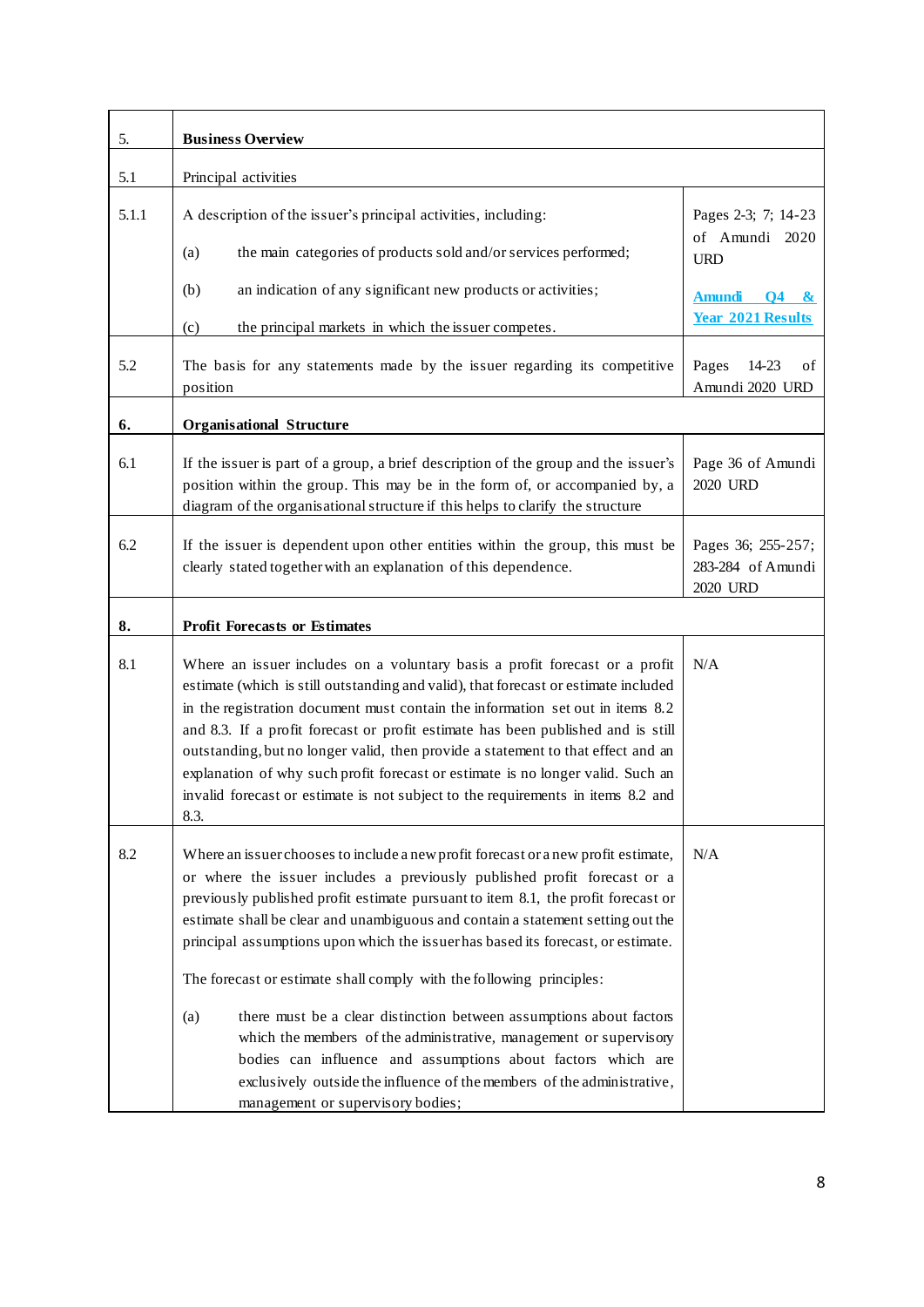|      | (b)<br>the assumptions must be reasonable, readily understandable by<br>investors, specific and precise and not relate to the general accuracy of<br>the estimates underlying the forecast; and<br>In the case of a forecast, the assumptions shall draw the investor's<br>(c)      |                                                                                 |  |
|------|-------------------------------------------------------------------------------------------------------------------------------------------------------------------------------------------------------------------------------------------------------------------------------------|---------------------------------------------------------------------------------|--|
|      | attention to those uncertain factors which could materially change the<br>outcome of the forecast.                                                                                                                                                                                  |                                                                                 |  |
| 8.3  | The prospectus shall include a statement that the profit forecast or estimate has<br>been compiled and prepared on a basis which is both:                                                                                                                                           | N/A                                                                             |  |
|      | comparable with the historical financial information;<br>(a)                                                                                                                                                                                                                        |                                                                                 |  |
|      | (b)<br>consistent with the issuer's accounting policies.                                                                                                                                                                                                                            |                                                                                 |  |
| 9.   | Administrative, Management, And Supervisory Bodies                                                                                                                                                                                                                                  |                                                                                 |  |
| 9.1  | Names, business addresses and functions within the issuer of the following<br>persons and an indication of the principal activities performed by them outside<br>of that issuer where these are significant with respect to that issuer:                                            | Pages 40-41, 43-75<br>of Amundi 2020<br><b>URD</b>                              |  |
|      | members of the administrative, management or supervisory bodies;<br>(a)                                                                                                                                                                                                             | Page 1 of Amundi                                                                |  |
|      | (b)<br>partners with unlimited liability, in the case of a limited partnership<br>with a share capital.                                                                                                                                                                             | <b>Q4 &amp; Year 2021</b><br><b>Results</b>                                     |  |
| 9.2  | Administrative, Management, and Supervisory bodies conflicts of interests.                                                                                                                                                                                                          | Page 65 of Amundi<br>2020 URD                                                   |  |
|      | Potential conflicts of interests between any duties to the issuer, of the persons<br>referred to in item 9.1, and their private interests and or other duties must be<br>clearly stated. In the event that there are no such conflicts, a statement to that<br>effect must be made. |                                                                                 |  |
| 10.  | <b>Major Shareholders</b>                                                                                                                                                                                                                                                           |                                                                                 |  |
| 10.1 | To the extent known to the issuer, state whether the issuer is directly or indirectly<br>owned or controlled and by whom and describe the nature of such control and<br>describe the measures in place to ensure that such control is not abused.                                   | Pages 29-30; 200;<br>of<br>271<br>Amundi<br>2020 URD                            |  |
|      |                                                                                                                                                                                                                                                                                     | Page 14<br>0f<br>Amundi 04<br>$\boldsymbol{\alpha}$<br><b>Year 2021 Results</b> |  |
| 10.2 | A description of any arrangements, known to the issuer, the operation of which<br>may at a subsequent date result in a change in control of the issuer.                                                                                                                             | N/A                                                                             |  |
| 11.  | Financial Information concerning the Issuer/Guarantor's assets and liabilities, financial position<br>and profits and losses                                                                                                                                                        |                                                                                 |  |
| 11.1 | Historical Financial Information                                                                                                                                                                                                                                                    |                                                                                 |  |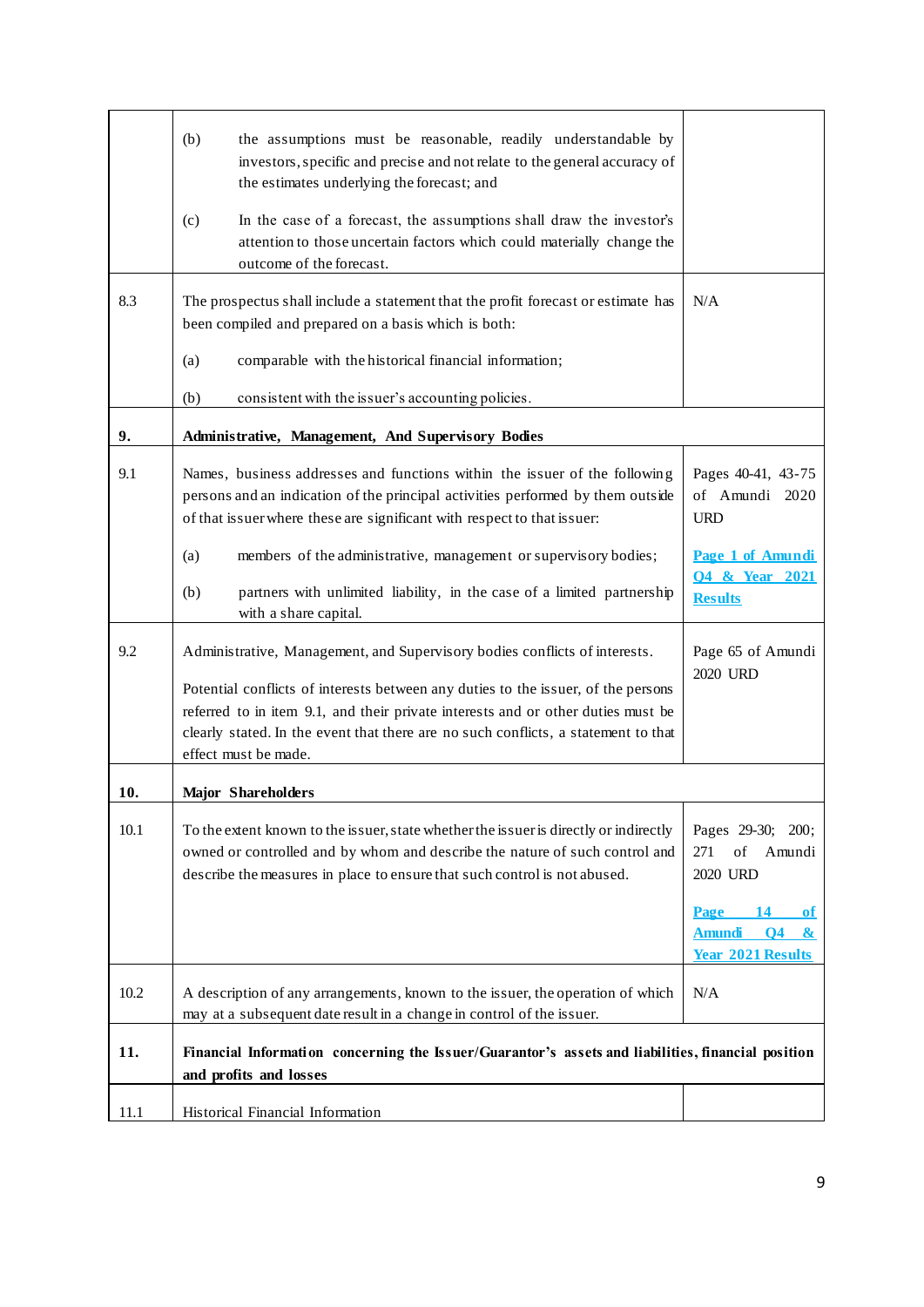| 11.1.1 | Audited historical financial information covering the latest two financial years<br>(or such shorter period as the issuer has been in operation) and the audit report<br>in respect of each year.                                                                                                                                                                                                                                                                                                                                                                                                                                                                                                                                                                                                           | Pages<br>$173 - 237;$<br>239-277 of Amundi<br>2019 URD<br>199-264;<br>Pages<br>265-304 of Amundi<br>2020 URD |  |  |  |
|--------|-------------------------------------------------------------------------------------------------------------------------------------------------------------------------------------------------------------------------------------------------------------------------------------------------------------------------------------------------------------------------------------------------------------------------------------------------------------------------------------------------------------------------------------------------------------------------------------------------------------------------------------------------------------------------------------------------------------------------------------------------------------------------------------------------------------|--------------------------------------------------------------------------------------------------------------|--|--|--|
| 11.1.3 | <b>Accounting Standards</b><br>The financial information must be prepared according to International Financial<br>Reporting Standards as endorsed in the Union based on Regulation (EC) No<br>1606/2002.<br>If Regulation (EC) No 1606/2002 is not applicable, the financial information<br>must be prepared in accordance with either:<br>a Member State's national accounting standards for issuers from the<br>(a)<br>EEA, as required by the Directive 2013/34/EU;<br>a third country's national accounting standards equivalent to<br>(b)<br>Regulation (EC) No 1606/2002 for third country issuers. If such third<br>country's national accounting standards are not equivalent to<br>Regulation (EC) No 1606/2002, the financial statements shall be<br>restated in compliance with that Regulation. | 182-199;<br>Pages<br>246-250 of Amundi<br>2019 URD<br>Pages<br>$209 - 226;$<br>271-277 of Amundi<br>2020 URD |  |  |  |
| 11.1.5 | Where the audited financial information is prepared according to national accounting standards, the<br>financial information required under this heading must include at least the following:                                                                                                                                                                                                                                                                                                                                                                                                                                                                                                                                                                                                               |                                                                                                              |  |  |  |
|        | (a)<br>the balance sheet;                                                                                                                                                                                                                                                                                                                                                                                                                                                                                                                                                                                                                                                                                                                                                                                   | Pages 177 and 240-<br>of<br>241<br>Amundi<br>2019 URD<br>Pages 203 and 266-<br>267 of Amundi<br>2020 URD     |  |  |  |
|        | (b)<br>the income statement;                                                                                                                                                                                                                                                                                                                                                                                                                                                                                                                                                                                                                                                                                                                                                                                | Pages 175-176 and<br>of Amundi<br>242<br>2019 URD<br>Pages 201-202 and<br>of Amundi<br>268<br>2020 URD       |  |  |  |
|        | (c)<br>the cash flow statement;                                                                                                                                                                                                                                                                                                                                                                                                                                                                                                                                                                                                                                                                                                                                                                             | 180<br>Page<br>οf<br>Amundi 2019 URD                                                                         |  |  |  |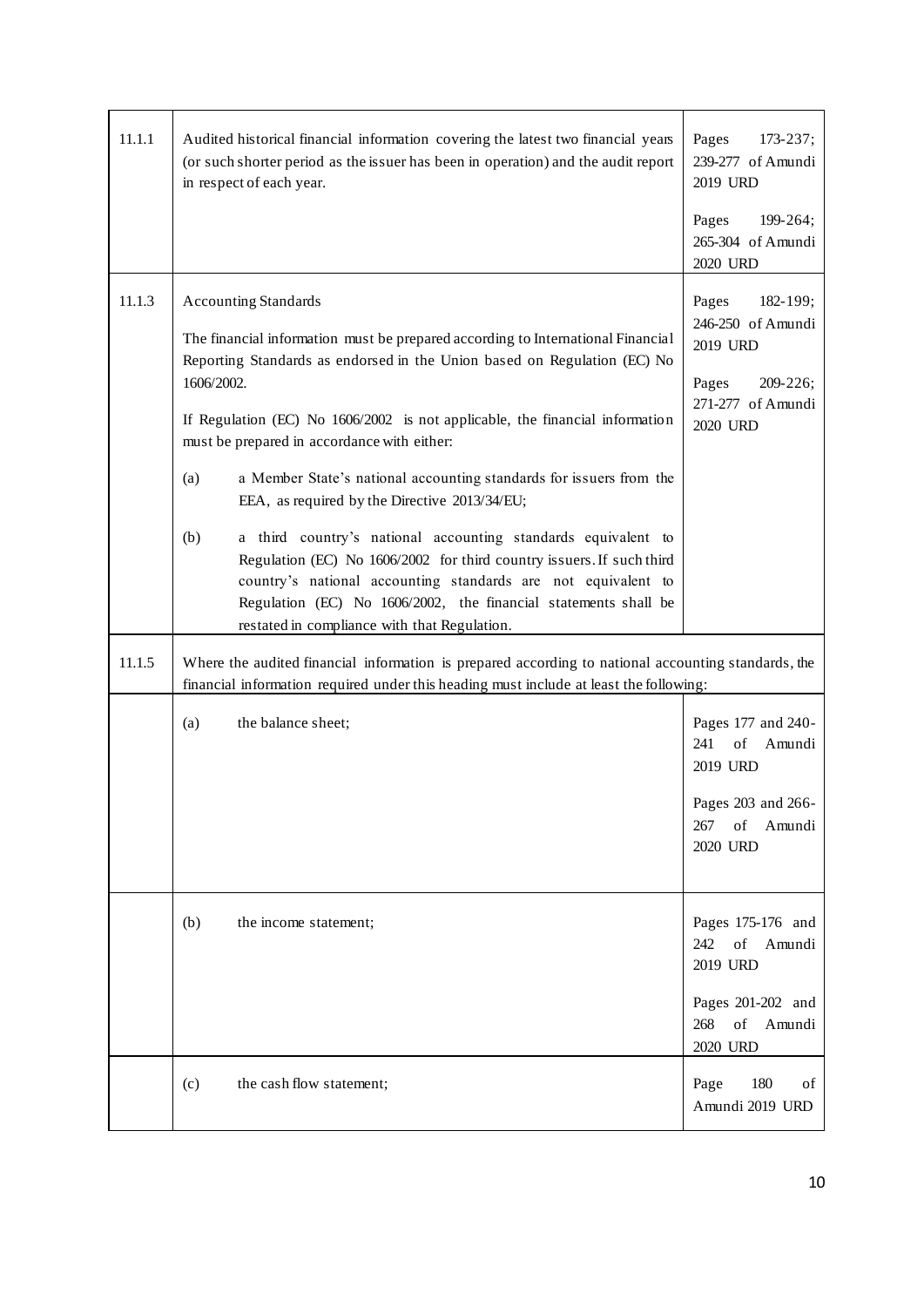|        |                                                                                                                                                                                                                                                                                                                                                                                                                                                                                                                                                                                                                                                                                                                                                                            | 206<br>Page<br>οf<br>Amundi 2020 URD                                                                              |
|--------|----------------------------------------------------------------------------------------------------------------------------------------------------------------------------------------------------------------------------------------------------------------------------------------------------------------------------------------------------------------------------------------------------------------------------------------------------------------------------------------------------------------------------------------------------------------------------------------------------------------------------------------------------------------------------------------------------------------------------------------------------------------------------|-------------------------------------------------------------------------------------------------------------------|
|        | (d)<br>the accounting policies and explanatory notes.                                                                                                                                                                                                                                                                                                                                                                                                                                                                                                                                                                                                                                                                                                                      | Pages 181-233 and<br>243-274 of Amundi<br>2019 URD                                                                |
|        |                                                                                                                                                                                                                                                                                                                                                                                                                                                                                                                                                                                                                                                                                                                                                                            | Pages 208-261 and<br>271-288 of Amundi<br>2020 URD                                                                |
| 11.1.6 | Consolidated financial statements<br>If the issuer prepares both stand-alone and consolidated financial statements,<br>include at least the consolidated financial statements in the registration<br>document.                                                                                                                                                                                                                                                                                                                                                                                                                                                                                                                                                             | Pages 173-233 and<br>239-275 of Amundi<br>2019 URD<br>Pages 199-261 and<br>265-301 of Amundi<br>2020 URD          |
| 11.1.7 | Age of latest financial information<br>The balance sheet date of the last year of audited financial information<br>statements may not be older than 18 months from the date of the registration<br>document.                                                                                                                                                                                                                                                                                                                                                                                                                                                                                                                                                               | Pages 173 and 239<br>of Amundi 2019<br><b>URD</b><br>Pages 199 and 265<br>of Amundi 2020<br><b>URD</b>            |
| 11.2   | Interim and other financial information                                                                                                                                                                                                                                                                                                                                                                                                                                                                                                                                                                                                                                                                                                                                    |                                                                                                                   |
| 11.2.1 | If the issuer has published quarterly or half yearly financial information since the<br>date of its last audited financial statements, these must be included in the<br>registration document. If the quarterly or half yearly financial information has<br>been reviewed or audited, the audit or review report must also be included. If the<br>quarterly or half yearly financial information is not audited or has not been<br>reviewed state that fact.<br>If the registration document is dated more than nine months after the date of the<br>last audited financial statements, it must contain interim financial information,<br>which may be unaudited (in which case that fact must be stated) covering at least<br>the first six months of the financial year. | Pages 23-60<br>оf<br>Amundi 2021 SFR<br>Amundi Q3 & 9M<br>2021 results<br>Amundi 04 &<br><b>Year 2021 Results</b> |
|        | Interim financial information prepared in accordance with either the<br>requirements of the Directive 2013/34/EU or Regulation (EC) No 1606/2002 as<br>the case may be.<br>For issuers not subject to either Directive 2013/34/EU or Regulation (EC) No                                                                                                                                                                                                                                                                                                                                                                                                                                                                                                                    |                                                                                                                   |
|        | the interim financial information must include comparative<br>1606/2002,<br>statements for the same period in the prior financial year, except that the<br>requirement for comparative balance sheet information may be satisfied by<br>presenting the year's end balance sheet.                                                                                                                                                                                                                                                                                                                                                                                                                                                                                           |                                                                                                                   |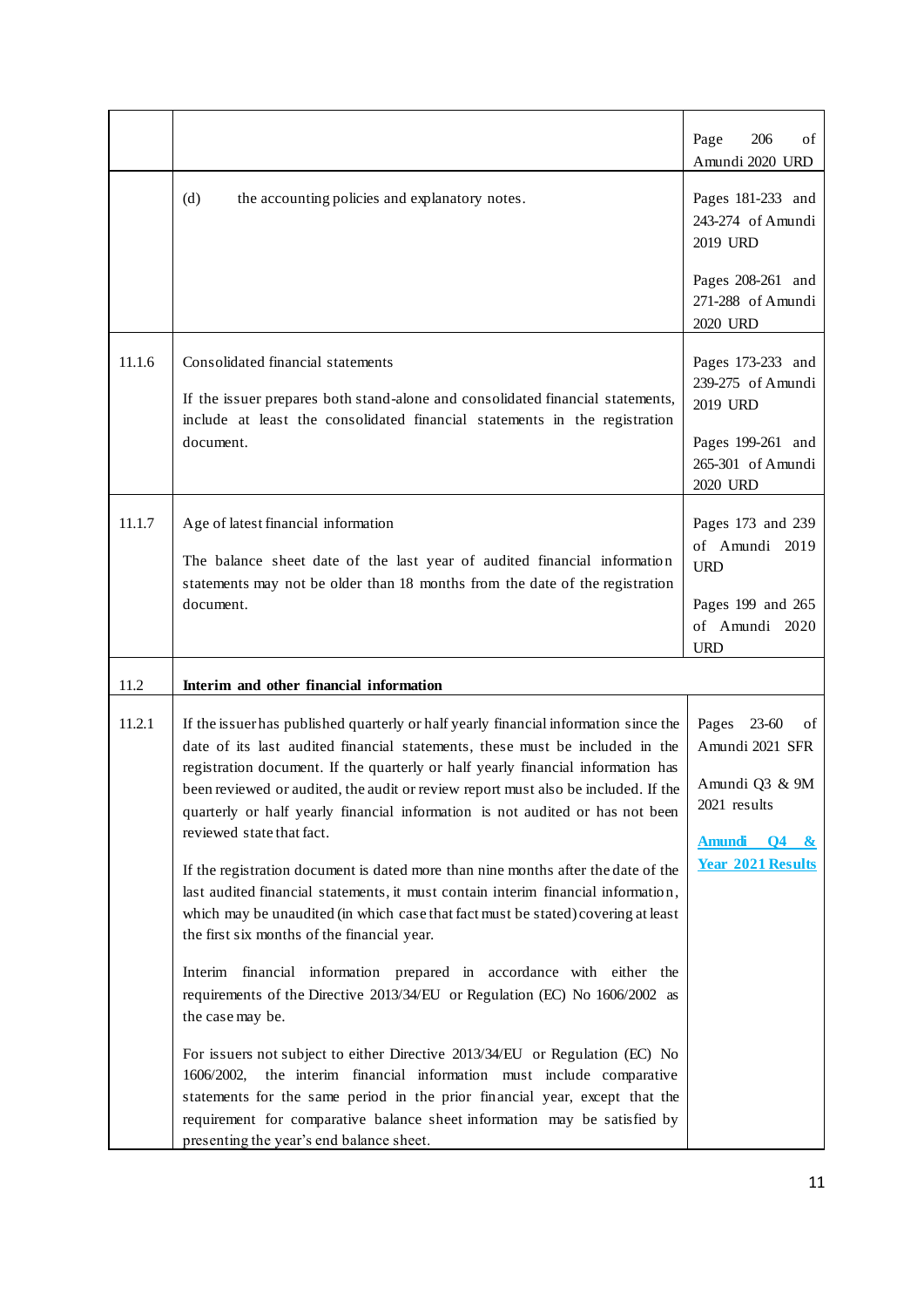| 11.3   | Auditing of historical annual financial information                                                                                                                                                                                                                                                                                                                                                                                                                                                                                                                  |                                                                                                                                                                                                                               |
|--------|----------------------------------------------------------------------------------------------------------------------------------------------------------------------------------------------------------------------------------------------------------------------------------------------------------------------------------------------------------------------------------------------------------------------------------------------------------------------------------------------------------------------------------------------------------------------|-------------------------------------------------------------------------------------------------------------------------------------------------------------------------------------------------------------------------------|
| 11.3.1 | The historical annual financial information must be independently audited. The<br>audit report shall be prepared in accordance with the Directive 2014/56/EU and<br>Regulation (EU) No 537/2014.<br>Where Directive 2014/56/EU and Regulation (EU) No 537/2014 do not apply:<br>(a)<br>the historical financial information must be audited or reported on as to<br>whether or not, for the purposes of the registration document, it gives a<br>true and fair view in accordance with auditing standards applicable in a<br>Member State or an equivalent standard. | Pages 234-237 and<br>275-277<br>of<br>the<br>Amundi<br>2019<br><b>URD</b><br>Pages 262-264 and<br>302-304<br>of<br>Amundi<br>2020<br><b>URD</b>                                                                               |
|        | (b)<br>if audit reports on the historical financial information contain<br>qualifications, modifications of opinion, disclaimers or an emphasis of<br>matter, such qualifications, modifications, disclaimers or emphasis of<br>matter must be reproduced in full and the reasons given.                                                                                                                                                                                                                                                                             |                                                                                                                                                                                                                               |
| 11.4   | Legal and arbitration proceedings<br>Information on any governmental, legal or arbitration proceedings (including any<br>such proceedings which are pending or threatened of which the issuer is aware),<br>during a period covering at least the previous 12 months which may have, or<br>have had in the recent past significant effects on the issuer and/or group's<br>financial position or profitability, or provide an appropriate negative statement.                                                                                                        | Pages 178;<br>220;<br>241; 272 and 289<br>of Amundi 2020<br><b>URD</b><br>Pages 11;20;57 of<br>Amundi 2021 SFR                                                                                                                |
| 12.    | <b>Additional information</b>                                                                                                                                                                                                                                                                                                                                                                                                                                                                                                                                        |                                                                                                                                                                                                                               |
| 12.1   | Share capital<br>The amount of the issued capital, the number and classes of the shares of which<br>it is composed with details of their principal characteristics, the part of the issued<br>capital still to be paid up with an indication of the number, or total nominal value<br>and the type of the shares not yet fully paid up, broken down where applicable<br>according to the extent to which they have been paid up.                                                                                                                                     | Pages 29-30;<br>242<br>and<br>292;<br>of<br>2020<br>Amundi<br><b>URD</b><br>$20 - 21$<br>Pages<br>οf<br>Amundi 2021 SFR<br>Page 14<br>of<br><b>Amundi</b><br>$\overline{O4}$<br>$\mathbf{\alpha}$<br><b>Year 2021 Results</b> |

# *N/A: not applicable.*

Information contained in the documents incorporated by reference other than information listed in the tables above is for information purposes only.

Each of the documents incorporated by reference in (a) to (mq) will only be made available by the relevant Issuer or Guarantor (if applicable) to which such document relates. In addition, copies of any documents incorporated by reference will, along with this Base Prospectus, be available for viewing via the website of the Issuers [\(www.amundi](http://www.amundi-finance.com/)[finance.com;](http://www.amundi-finance.com/) [www.amundi.com\).](http://www.amundi.com/)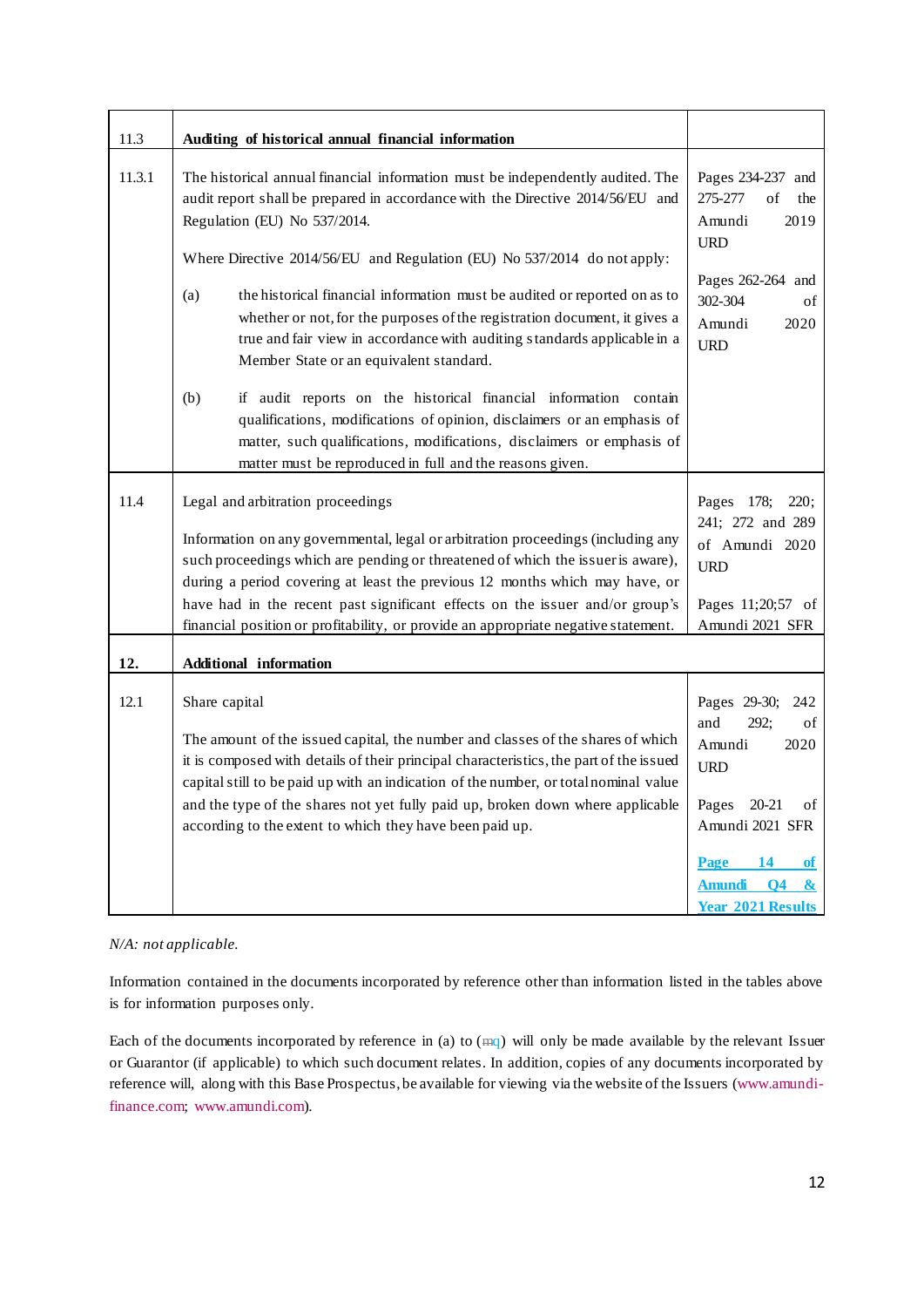#### **UPDATE TO THE DESCRIPTION OF AMUNDI FINANCE**

<span id="page-12-0"></span>The section entitled "*Corporate purpose*" in the chapter entitled "*Description of Amundi Finance*" appearing on page 481 of the Base Prospectus is amended as follows:

#### **Corporate purpose**

According to its articles of association dated 30 September 2021 **31 December 2021**, Amundi Finance's corporate purpose, both in France and abroad, is:

- to carry out any credit operations;
- any transactions on the interbank market;
- any issues of transferable debt securities on the money market, on its own behalf;
- the issue of any financial instruments on regulated or unregulated markets, on its own behalf;
- to carry out any foreign exchange transactions;
- the issue of guarantees, in particular in favour of holders of guaranteed units of French mutual funds and institutional clients and companies;
- any advisory and assistance activities in respect of financial engineering;
- proprietary trading of any financial instruments; and
- any investment services permitted under its approval.

More generally, the company may conduct, on its own behalf or for third parties or through participation, any financial, commercial, civil, industrial, investment or real estate operations that may be directly or indirectly associated with the aforementioned object or to similar or related objects or objects likely to facilitate the accomplishment thereof.

The section entitled "*Directors and Management*" in the chapter entitled "*Description of Amundi Finance*" appearing on pages 484-485 of the Base Prospectus is amended as follows:

#### **Directors and Management**

The members of the Board of Directors of the Issuer are:

| <b>Name</b>        | Title                              | Main activity outside Amundi<br><b>Finance</b> |  |
|--------------------|------------------------------------|------------------------------------------------|--|
| Mr Nicolas CALCOEN | Chairman of the Board of Directors | Member<br>the<br>Executive<br>of               |  |
|                    |                                    | Committee of Amundi, responsible               |  |
|                    |                                    | for finance, corporate strategy,               |  |
|                    |                                    | affairs,<br>and public<br>regulatory           |  |
|                    |                                    | Japan, BFT Investment Managers.                |  |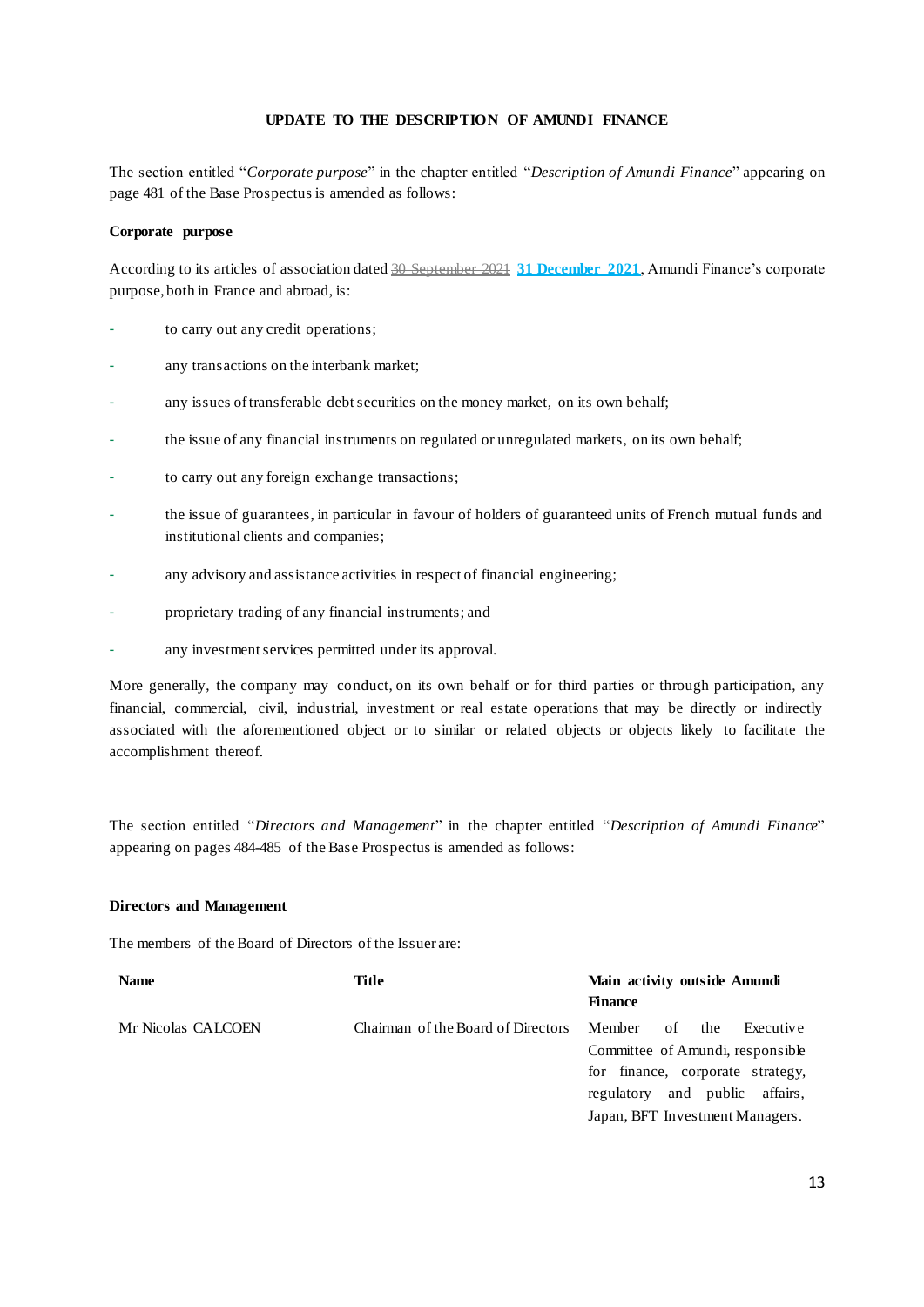AMUNDI ASSET MANAGEMENT represented by Mrs Claire CORNIL

Mr Olivier GUILBAULT Director **Director** -

Director Deputy Head of Structured Products Business Line – Amundi AM **Deputy Chief Executive Officer of Société Générale Gestion (SGG)**

Mr Domenico AIELLO Director Chief Financial Officer - Amundi AM

–Amundi AM

# The CEO and Deputy CEO of the Issuer are:

| <b>Name</b>          | Title                          | Main activity outside the Issuer  |                            |  |  |
|----------------------|--------------------------------|-----------------------------------|----------------------------|--|--|
| Mr Olivier GUILBAULT | Chief Executive Officer        |                                   | $\overline{\phantom{0}}$   |  |  |
| Mr Ludovic SOUDAN    | Deputy Chief Executive Officer |                                   | Chief Operating Officer of |  |  |
|                      |                                | Structured Products Business Line |                            |  |  |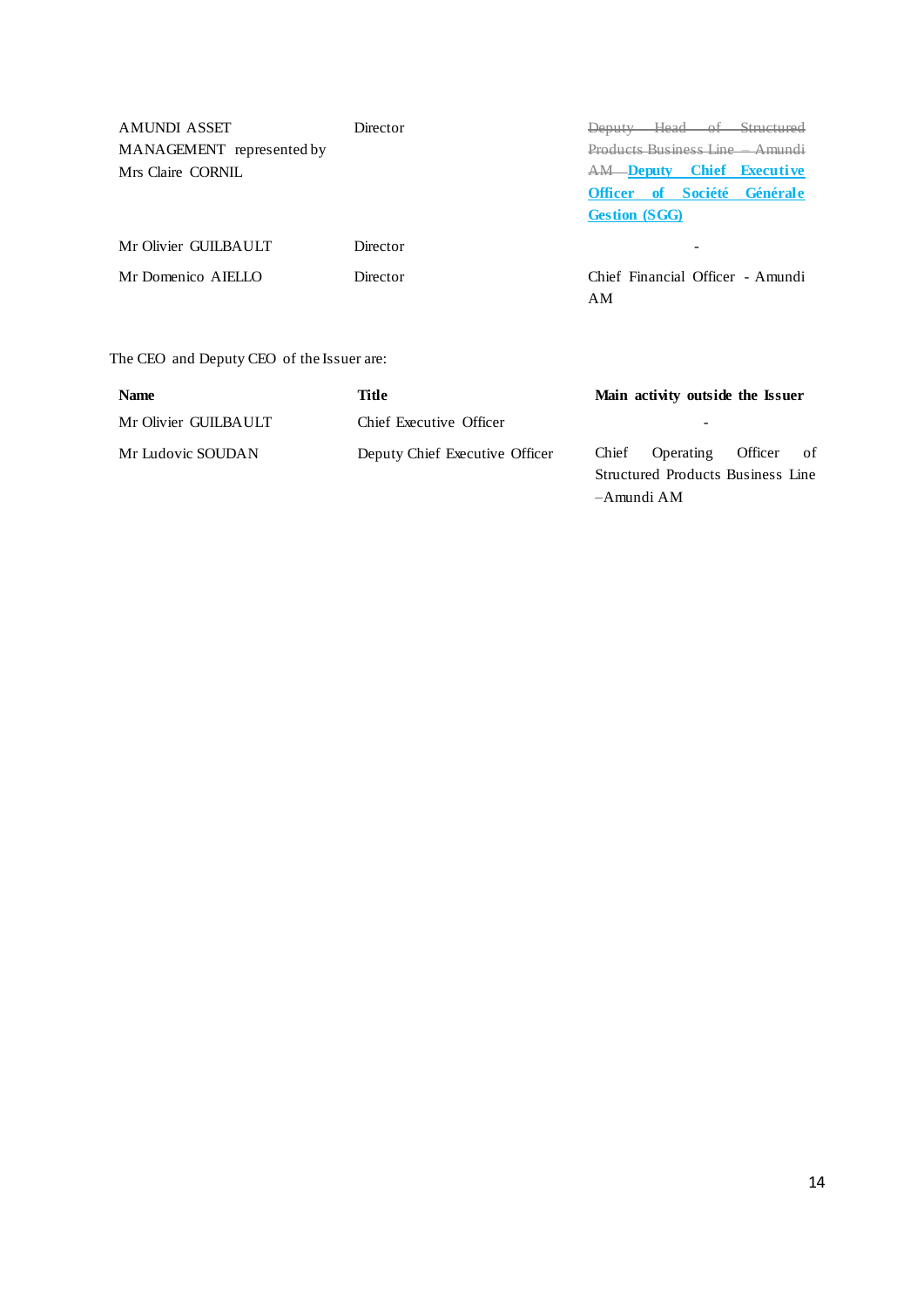#### **UPDATE TO THE DESCRIPTION OF AMUNDI**

The chapter entitled "*Description of Amundi*" on page 487 of the Base Prospectus is amended as follows:

#### **DESCRIPTION OF AMUNDI**

For a general description of the Issuer, its activities and its financial conditions, please refer to the cross-reference table appearing in Section "*Documents Incorporating by Reference*" on pages 53 to 62 of this Base Prospectus.

In addition, on 30 July 2020, Mrs Michèle Guibert was co-opted to the Board of Directors of Amundi to replace Mrs Renée Talamona. Mrs Michèle Guibert's main activity outside Amundi is: Chief Executive Officer of *La Caisse Régionale de Crédit Agricole des Côtes d'Armor*. Mrs Michèle Guibert's business address is located at *La Caisse Régionale de Crédit Agricole des Côtes d'Armor*, La Croix Tual, Ploufragan, 22098 Saint-Brieuc, France.

In addition, on 10 May 2021,

- (i) Mrs Valérie Baudson was appointed Chief Executive Officer of Amundi succeeding Mr Yves Perrier and Yves Perrier was elected Chairman of the Board of Directors of Amundi, succeeding Xavier Musca;
- (ii) the Director's mandate of M. Henri Buecher has ended;
- (iii) M. Patrice Gentié was co-opted to the Board of Directors of Amundi. M. Patrice Gentié's main activity outside Amundi is: President of the *Caisse Régionale Agricole du Crédit Agricole d'Aquitaine*. M. Patrice Gentié's business address is located at *Caisse Régionale Agricole du Crédit Agricole d'Aquitaine*, 106 Quai de Bacalan - CS 41272 -33000 Bordeaux;
- (iv) M. Eric Tazé-Bernard left his position as Director elected by the employees and Mrs Estelle Ménard, her substitute, replaced him in his functions. Mrs Estelle Ménard's activity is: Deputy head of thematic actions management (*Responsable Adjointe Gestion Actions Thématiques*) at CPR AM. Mrs Estelle Ménard's business address is located at CPR AM, 91-93 boulevard Pasteur 75015 Paris;
- (v) Mrs Andrée Samat resigned from her functions of Director.

A new Director was co-opted on 29 July 2021: Mrs Christine Gandon. Mrs Christine Gandon's main activity outside Amundi is President of the *Caisse Régionale du Crédit Agricole du Nord-Est*. Mrs Christine Gandon's business address is located at *Caisse Régionale du Crédit Agricole du Nord-Est*, 25 rue Libergier 51100 Reims.

**The Board of Directors meeting of 8 February 2022 noted the resignation of Mrs Estelle Ménard from her position as Director elected by the employees.**

**New elections will be held in March 2022 to appoint a new Director representing the employees in the Board of Directors of Amundi.**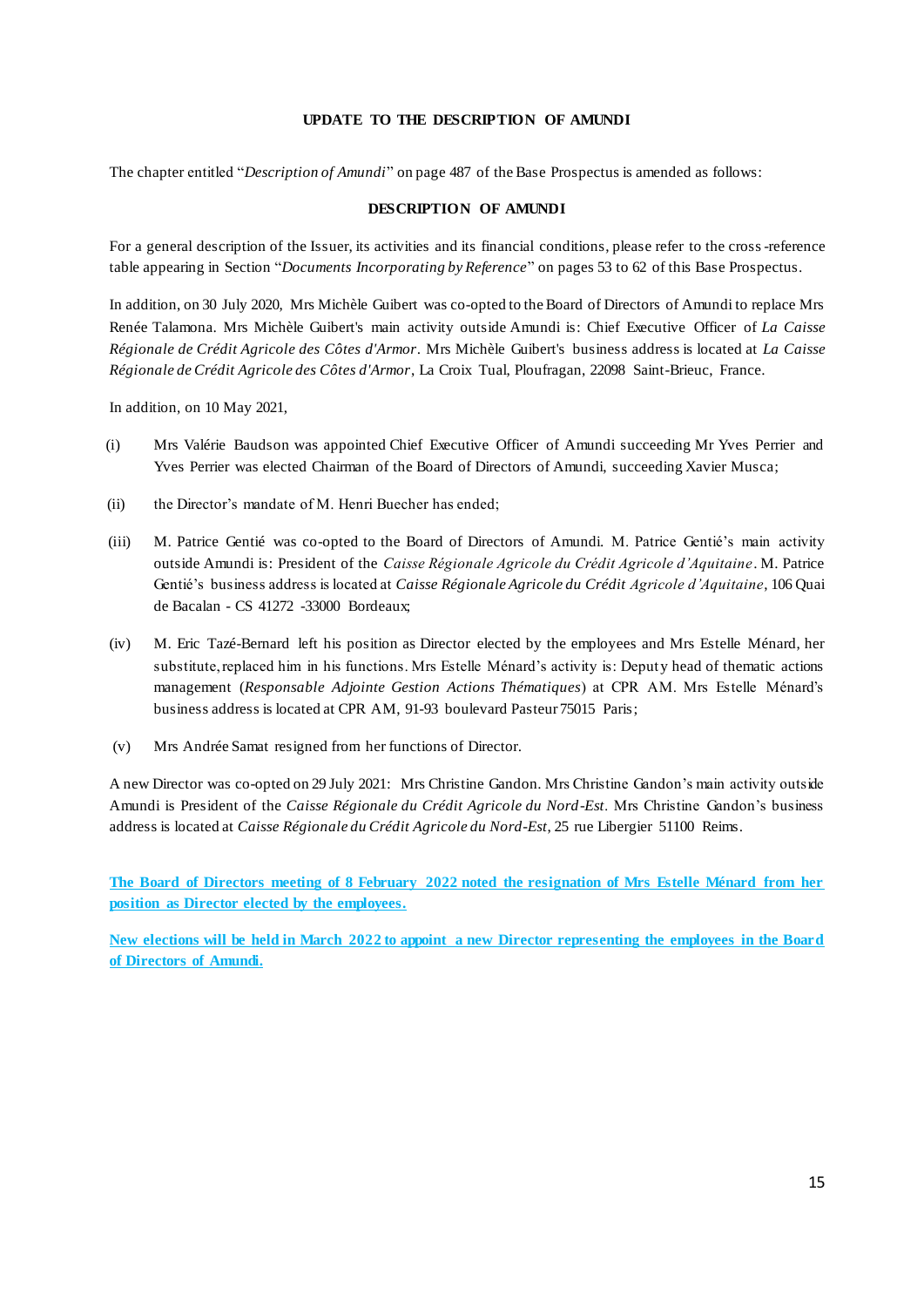# **UPDATE TO THE GENERAL INFORMATION**

<span id="page-15-0"></span>The chapter "*General Information*" on pages 550 to 554 of the Base Prospectus is amended as follows: item "*6. Significant Change*" is amended as follows:

#### 6. Significant Change

There has been no significant change in the financial position or performance of Amundi Finance since 30 June 2021.

There has been no significant change in the financial position or performance of Amundi since  $\frac{30}{20}$ September 2021 **31 December 2021**.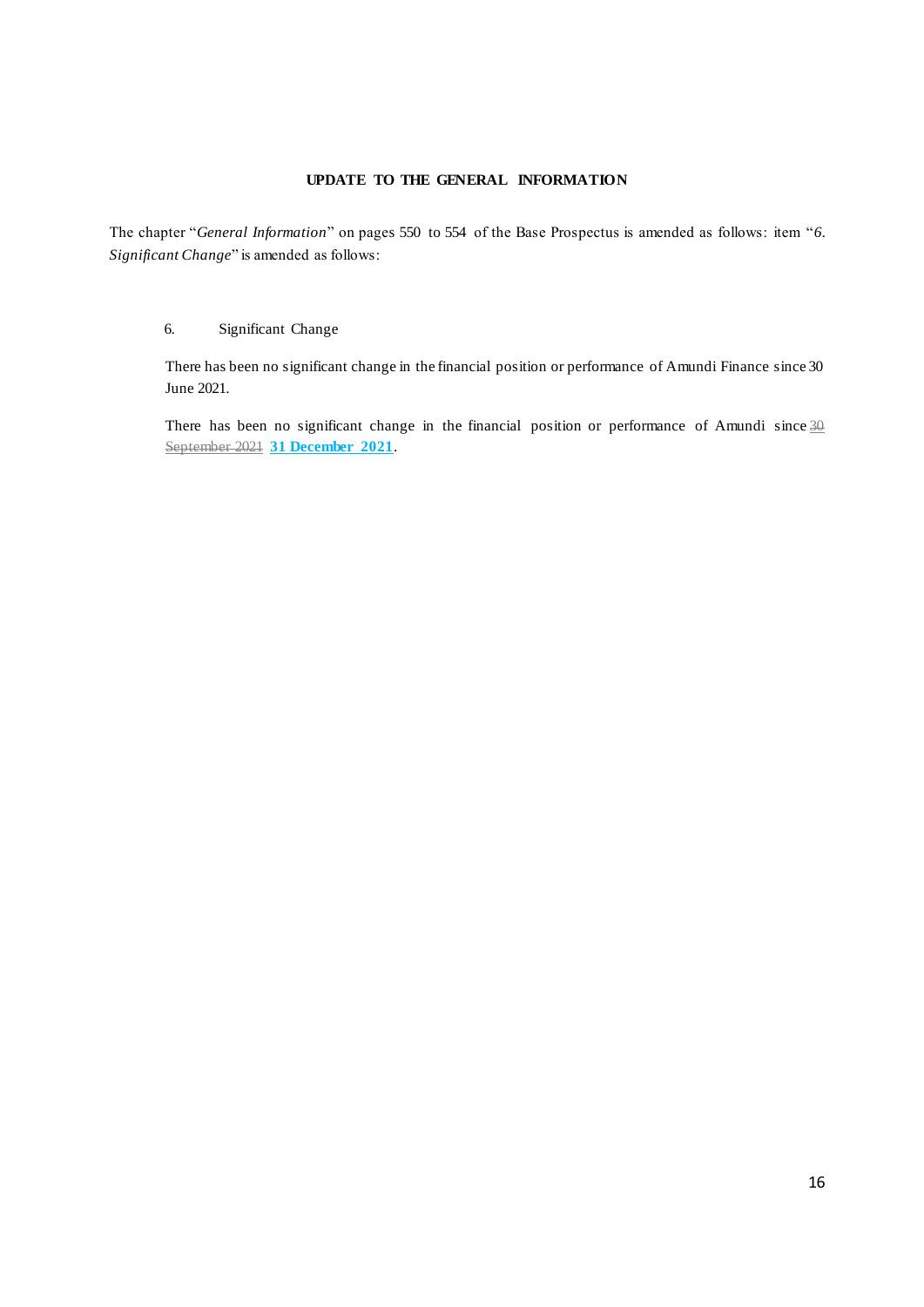# <span id="page-16-0"></span>**PERSON RESPONSIBLE FOR THE INFORMATION GIVEN IN THE FOURTH SUPPLEMENT**

#### **In the name of Amundi Finance**

To the best knowledge of Amundi Finance, the information contained in this Fourth Supplement in relation to Amundi Finance is in accordance with the facts and contains no omission likely to affect its import.

> **Amundi Finance** 91-93, boulevard Pasteur, 75015 Paris, France

Represented by Mr Olivier GUILBAULT Chief Executive Officer of Amundi Finance

Executed in Paris on 18 February 2022

#### **In the name of Amundi**

To the best knowledge of Amundi, the information contained in this Fourth Supplement is in accordance with the facts and contains no omission likely to affect its import.

**Amundi** 

91-93, boulevard Pasteur, 75015 Paris, France

Represented by Mr Jean-Philippe BIANQUIS Global Head of Structured Solutions Business Line

Executed in Paris on 18 February 2022